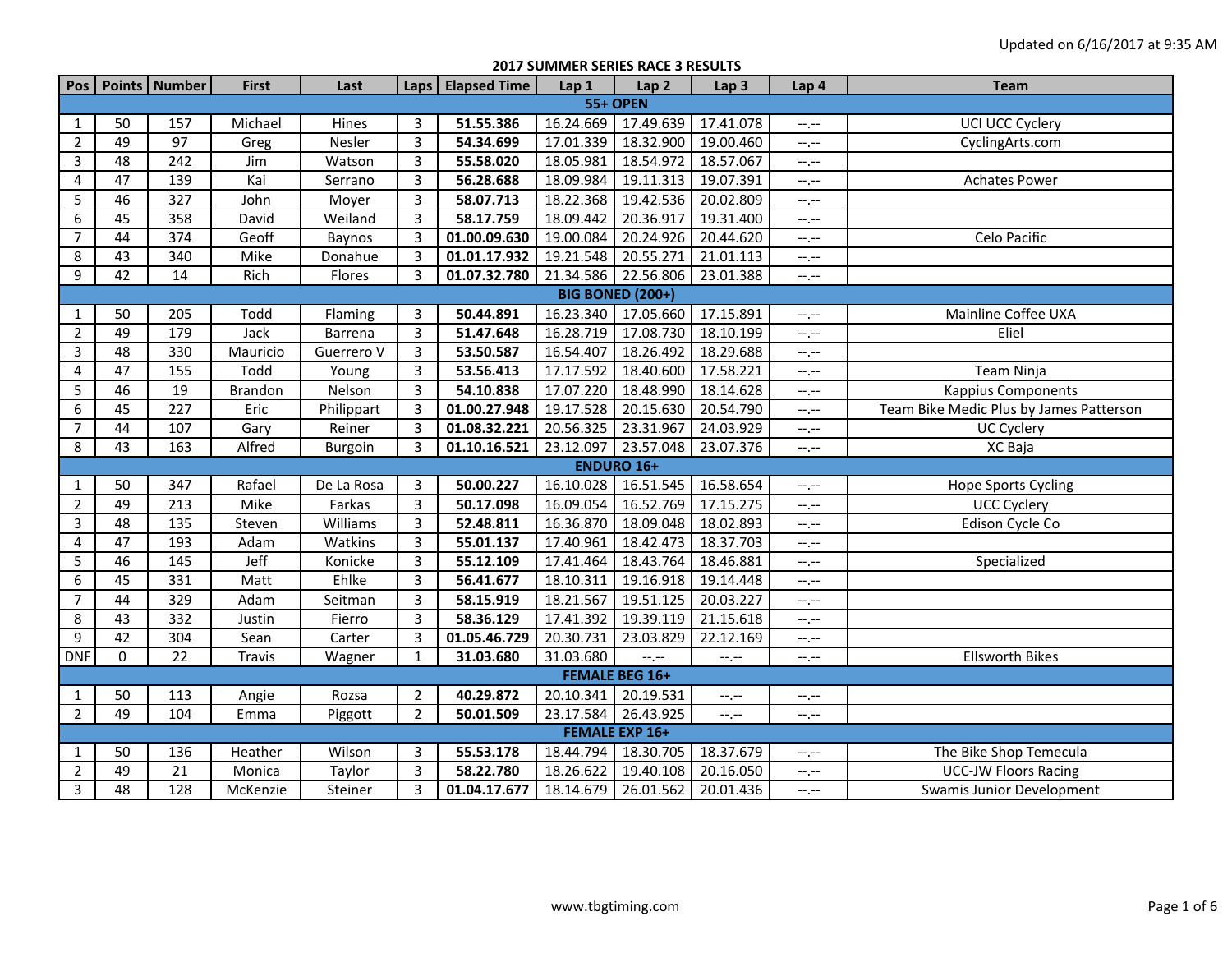**2017 SUMMER SERIES RACE 3 RESULTS**

| Pos                   |          | Points   Number | <b>First</b> | Last          | Laps I         | <b>Elapsed Time</b> | Lap <sub>1</sub> | Lap <sub>2</sub>      | Lap <sub>3</sub> | Lap <sub>4</sub> | <b>Team</b>                         |  |  |  |
|-----------------------|----------|-----------------|--------------|---------------|----------------|---------------------|------------------|-----------------------|------------------|------------------|-------------------------------------|--|--|--|
| <b>FEMALE SPT 16+</b> |          |                 |              |               |                |                     |                  |                       |                  |                  |                                     |  |  |  |
| $\mathbf{1}$          | 50       | 174             | Shea         | McNanie       | $\overline{2}$ | 37.23.480           | 18.11.375        | 19.12.105             | $-1, -1$         | $-1, -1$         | Halo Headbands                      |  |  |  |
| $\overline{2}$        | 49       | 122             | Ana          | Silva         | $\overline{2}$ | 37.35.769           | 18.08.630        | 19.27.139             | $-1$ , $-1$      | $-1, -1$         |                                     |  |  |  |
| 3                     | 48       | 370             | McKenzie     | Melder        | $\overline{2}$ | 38.09.000           | 19.02.362        | 19.06.638             | $-1$ , $-1$      | $-1$ , $-1$      | <b>Elred Factory Team</b>           |  |  |  |
| 4                     | 47       | 27              | Melinda      | Johnson       | $\overline{2}$ | 39.48.380           | 19.54.518        | 19.53.862             | $-1, -1$         | $-1, -1$         | Eliel Factory Team-CAF Cycling Club |  |  |  |
| 5                     | 46       | 303             | Sharon       | <b>Brouha</b> | $\overline{2}$ | 48.42.222           | 26.33.797        | 22.08.425             | $-1, -1$         | $-1, -1$         | Brouha Derma                        |  |  |  |
| <b>DNF</b>            | $\Omega$ | 184             | Trina        | Psenicnik     | $\mathbf{1}$   | 32.01.319           | 32.01.319        | $-1$                  | $-1$ , $-1$      | $-1, -1$         | Nytro Womens Racing Team            |  |  |  |
| <b>MALE BEG 16-24</b> |          |                 |              |               |                |                     |                  |                       |                  |                  |                                     |  |  |  |
| $\mathbf{1}$          | 50       | 367             | Ryan         | Pelot         | $\overline{2}$ | 38.26.701           | 19.01.777        | 19.24.924             | $-1, -1$         | $-1, -1$         | 100 Percent Ryno Power              |  |  |  |
| $\overline{2}$        | 49       | 30              | Luke         | Kimball       | $\overline{2}$ | 38.40.008           | 19.22.024        | 19.17.984             | $-1$ , $-1$      | $-1 - 1 - 1 = 0$ |                                     |  |  |  |
| 3                     | 48       | 194             | Thomas       | Powers        | $\overline{2}$ | 48.18.739           | 22.55.527        | 25.23.212             | $-1, -1$         | $-1, -1$         |                                     |  |  |  |
| $\overline{4}$        | 47       | 250             | Chance       | Goodman       | $\overline{2}$ | 49.22.299           | 22.33.671        | 26.48.628             | $-1, -1$         | $-1$ , $-1$      | Quick n Dirty                       |  |  |  |
| <b>DNS</b>            | $\Omega$ | 326             | Duane        | Henry         | 0              | $-1 - 1 - 1 = 0$    | $-1 - 1 - 1$     | $-1 - 1 - 1 = 0$      | $-1, -1$         | $-1, -1$         |                                     |  |  |  |
|                       |          |                 |              |               |                |                     |                  | <b>MALE BEG 25-36</b> |                  |                  |                                     |  |  |  |
| $\mathbf{1}$          | 50       | 166             | Drew         | Ceccato       | $\overline{2}$ | 34.12.910           | 16.52.000        | 17.20.910             | $-1$ , $-1$      | $-1, -1$         | <b>SDBC Emerald Textiles</b>        |  |  |  |
| $\overline{2}$        | 49       | 102             | Timothy      | OLeary        | $\overline{2}$ | 36.43.801           | 17.51.163        | 18.52.638             | $-1$ , $-1$      | $-1 - 1 - 1 = 0$ | Velo Hangar                         |  |  |  |
| 3                     | 48       | 322             | Charles      | Luke          | $\overline{2}$ | 36.53.820           | 18.34.346        | 18.19.474             | $-1, -1$         | $-1, -1$         | <b>US Military Endurance Sports</b> |  |  |  |
| 4                     | 47       | 324             | Porfirio     | Diaz          | $\overline{2}$ | 38.49.189           | 19.15.674        | 19.33.515             | $-1$ , $-1$      | --.--            | Click MTB                           |  |  |  |
| 5                     | 46       | 43              | Alejandro    | Castro        | $\overline{2}$ | 39.37.230           | 19.22.910        | 20.14.320             | $-1$ , $-1$      | $-1 - 1 - 1 = 0$ |                                     |  |  |  |
| 6                     | 45       | 373             | Justin       | Simon         | $\overline{2}$ | 39.40.750           | 20.16.410        | 19.24.340             | $-1, -1$         | $-1, -1$         |                                     |  |  |  |
| $\overline{7}$        | 44       | 176             | Juan         | Gonzalez      | $\overline{2}$ | 41.06.989           | 19.53.349        | 21.13.640             | $-1$ , $-1$      | $-1, -1$         |                                     |  |  |  |
| 8                     | 43       | 64              | Paul         | Greco         | $\overline{2}$ | 41.32.549           | 20.15.203        | 21.17.346             | $-1$ , $-1$      | $-1 - 1 - 1 = 0$ |                                     |  |  |  |
| 9                     | 42       | 111             | Javier       | Rodriguez     | $\overline{2}$ | 41.33.590           | 20.14.268        | 21.19.322             | $-1, -1$         | $-1, -1$         |                                     |  |  |  |
| 10                    | 41       | 363             | Hector       | Perez         | $\overline{2}$ | 42.02.893           | 20.39.034        | 21.23.859             | $-1$ , $-1$      | --.--            | Click MTB                           |  |  |  |
| 11                    | 40       | 266             | Jedidiah     | Rodriguez     | $\overline{2}$ | 43.19.950           | 20.57.438        | 22.22.512             | $-1$ , $-1$      | $-1 - 1 - 1 = 0$ | Fly Fluid Focus                     |  |  |  |
| 12                    | 39       | 317             | Robert       | Plumb         | $\overline{2}$ | 45.08.569           | 22.27.360        | 22.41.209             | $-1, -1$         | $-1, -1$         | Shimano                             |  |  |  |
| 13                    | 38       | 267             | Rene         | Leyva         | $\overline{2}$ | 51.06.310           | 24.23.417        | 26.42.893             | $-1$ , $-1$      | --.--            | Spinergy                            |  |  |  |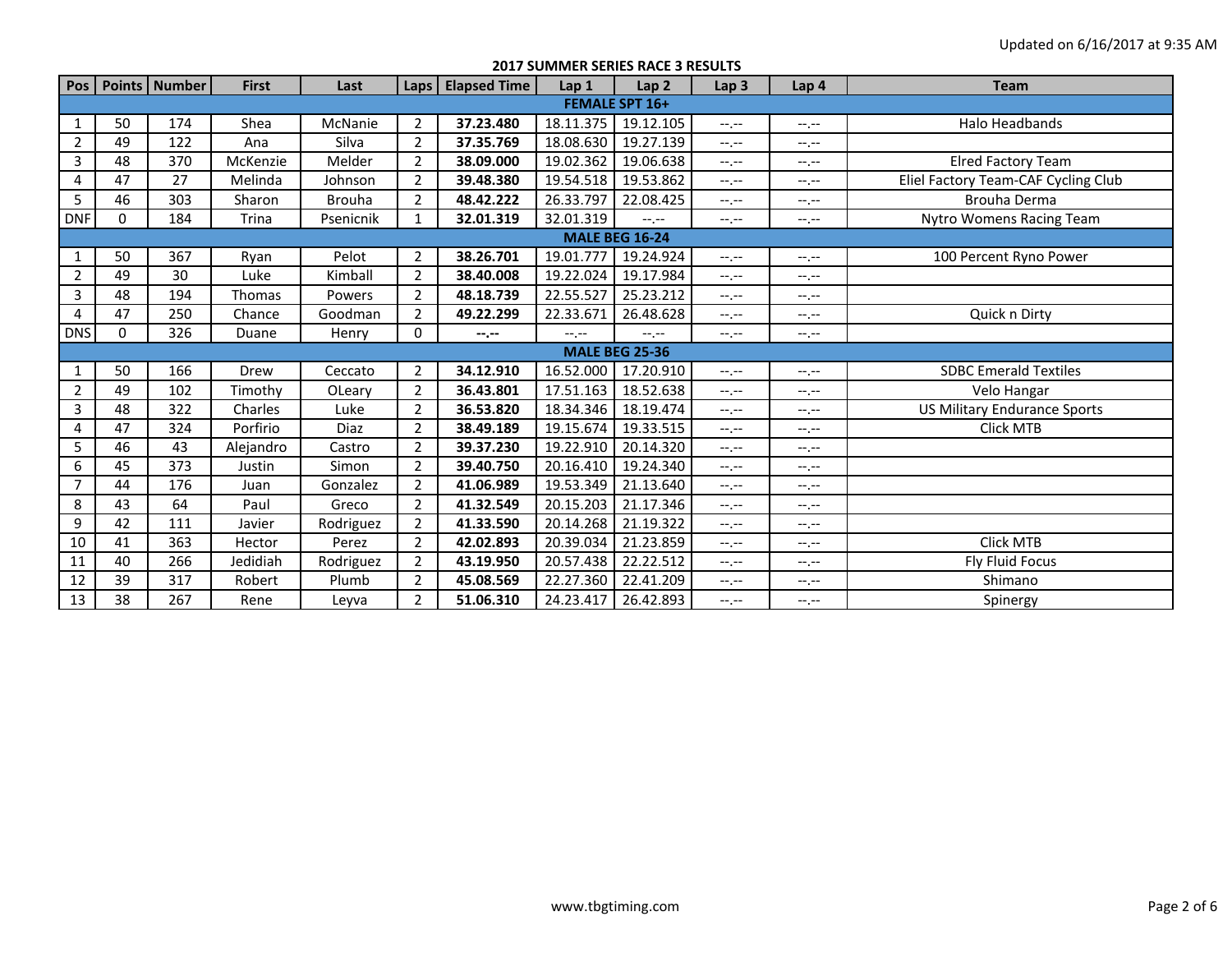## **2017 SUMMER SERIES RACE 3 RESULTS**

|                       |    | Pos   Points   Number | <b>First</b> | Last          |                | Laps Elapsed Time             | Lap 1                       | Lap <sub>2</sub> | Lap <sub>3</sub> | Lap 4       | <b>Team</b>             |  |  |
|-----------------------|----|-----------------------|--------------|---------------|----------------|-------------------------------|-----------------------------|------------------|------------------|-------------|-------------------------|--|--|
| <b>MALE BEG 37-48</b> |    |                       |              |               |                |                               |                             |                  |                  |             |                         |  |  |
| 1                     | 50 | 24                    | Joseph       | de la Cruz    | $\overline{2}$ | 34.39.222                     | 17.07.734                   | 17.31.488        | $-1$ . $-1$      | $-1, -1$    |                         |  |  |
| $\overline{2}$        | 49 | 25                    | Gary         | Ginter        | $\overline{2}$ | 35.25.617                     | 17.19.729                   | 18.05.888        | $-1$             | --.--       |                         |  |  |
| 3                     | 48 | 131                   | Shawn        | Tweedy        | $\overline{2}$ | 36.44.808                     | 18.01.700                   | 18.43.108        | $-1$             | --.--       |                         |  |  |
| 4                     | 47 | 13                    | Mason        | Ferratt       | $\overline{2}$ | 36.58.854                     | 18.14.774                   | 18.44.080        | $-1$             | --.--       |                         |  |  |
| 5                     | 46 | 354                   | John         | Stenton       | $\overline{2}$ | 38.21.708                     | 18.56.313                   | 19.25.395        | $-1, -1$         | $-1$ . $-1$ | Ninja                   |  |  |
| 6                     | 45 | 200                   | Steven       | Tom           | $\overline{2}$ | 39.15.609                     | 19.13.571                   | 20.02.038        | $-1$ , $-1$      | --.--       |                         |  |  |
| 7                     | 44 | 17                    | MICHAEL      | <b>MACARE</b> | $\overline{2}$ | 39.19.437                     | 19.27.953                   | 19.51.484        | $-1$             | $-1$ . $-1$ | Bicycle Warehouse       |  |  |
| 8                     | 43 | 83                    | Paul         | Lehmann       | $\overline{2}$ | 39.22.349                     | 19.13.179                   | 20.09.170        | $-1$             | $-1$ . $-1$ |                         |  |  |
| 9                     | 42 | 204                   | James        | Brown         | $\overline{2}$ | 39.24.127                     | 18.36.988                   | 20.47.139        | $-1$             | $-1$        | Coyotes Tri Club        |  |  |
| 10                    | 41 | 309                   | Arch         | Fuston        | $\overline{2}$ | 39.24.633                     | 19.16.978                   | 20.07.655        | $-1$             | $-1, -1$    |                         |  |  |
| 11                    | 40 | 88                    | Rick         | Lombardi      | $\overline{2}$ | 39.41.471                     | 19.32.785                   | 20.08.686        | $-1$             | $-1, -1$    | <b>TNR</b>              |  |  |
| 12                    | 39 | 341                   | Israel       | Hernandez     | $\overline{2}$ | 40.26.420                     | 20.23.601                   | 20.02.819        | $-1$             | --,--       |                         |  |  |
| 13                    | 38 | 180                   | Joey         | Yates         | $\overline{2}$ | 40.34.603                     | 19.56.997                   | 20.37.606        | $-1$             | --,--       |                         |  |  |
| 14                    | 37 | 336                   | Jason        | Smith         | $\overline{2}$ | 41.31.269                     | 20.24.449                   | 21.06.820        | $-1$             | --.--       |                         |  |  |
| 15                    | 36 | 314                   | Neil         | Mackay        | $\overline{2}$ | 41.46.972                     | 20.28.370                   | 21.18.602        | $-1$             | --.--       |                         |  |  |
| 16                    | 35 | 33                    | Jeffrey      | Winckler      | $\overline{2}$ | 42.06.466                     | 20.54.162                   | 21.12.304        | $-1$             | --.--       |                         |  |  |
| 17                    | 34 | 263                   | Ron          | Henderson     | $\overline{2}$ | 42.07.359                     | 20.03.281                   | 22.04.078        | $-1, -1$         | $-1$ . $-1$ |                         |  |  |
| 18                    | 33 | 18                    | John         | Moatsos       | $\overline{2}$ | 42.49.229                     | 21.05.999                   | 21.43.230        | $-1, -1$         | $-1$ . $-1$ |                         |  |  |
| 19                    | 32 | 168                   | John         | Lee           | $\overline{2}$ | 43.26.672                     | 21.17.861                   | 22.08.811        | $-1, -1$         | $-1, -1$    | <b>Bike Vault</b>       |  |  |
| 20                    | 31 | 144                   | Jesse        | Carlson       | $\overline{2}$ | 46.23.927                     | 22.25.756                   | 23.58.171        | $-1, -1$         | $-1, -1$    |                         |  |  |
| 21                    | 30 | 328                   | Stephan      | Lee           | $\overline{2}$ | 47.55.830                     | 22.46.320                   | 25.09.510        | $-1$ , $-1$      | $-1, -1$    |                         |  |  |
| 22                    | 29 | 371                   | Simon        | Talanskley    | $\overline{2}$ | 51.55.887                     | 23.30.461                   | 28.25.426        | $-1$             | $-1, -1$    |                         |  |  |
| 23                    | 28 | 310                   | Jeff         | Godun         | $\overline{2}$ | 52.33.719                     | 24.12.332                   | 28.21.387        | $-1, -1$         | $-1, -1$    |                         |  |  |
| 24                    | 27 | 313                   | Don          | Litzenberg    | $\overline{2}$ | 57.58.163                     | 28.23.947                   | 29.34.216        | $-1$             | $-1$ . $-1$ |                         |  |  |
| 25                    | 26 | 305                   | Bill         | Crane         | $\overline{2}$ | 59.27.508                     | 28.32.348                   | 30.55.160        | $-1$             | --,--       |                         |  |  |
| <b>DNF</b>            | 0  | 170                   | Jeremiah     | Dean          | $\mathbf{1}$   | 25.14.830                     | 25.14.830                   | $-1, -1$         | $-1$             | --,--       | <b>Bike Vault</b>       |  |  |
| <b>DNS</b>            | 0  | 311                   | Kevin        | Hamilton      | $\mathbf 0$    | $-\text{-},\text{-}-$         | $\leftarrow$ , $\leftarrow$ | $-$ , $-$        | $-1, -1$         | $-1$ . $-1$ |                         |  |  |
|                       |    |                       |              |               |                |                               |                             | MALE BEG 49+     |                  |             |                         |  |  |
| 1                     | 50 | 255                   | <b>Brian</b> | Kooiman       | $\overline{2}$ | 36.29.652                     | 18.13.218                   | 18.16.434        | $-1$ . $-1$      | --.--       | <b>Union Sport</b>      |  |  |
| $\overline{2}$        | 49 | 338                   | Craig        | Canoy         | $\overline{2}$ | 36.57.727                     | 17.56.771                   | 19.00.956        | $-1, -1$         | $-1$ . $-1$ | 211 Bikes               |  |  |
| 3                     | 48 | 141                   | Fabian       | Grassini      | $\overline{2}$ | 37.14.381                     | 18.41.462                   | 18.32.919        | $-1, -1$         | $-1$ . $-1$ | Psycle Paths            |  |  |
| 4                     | 47 | 20                    | Gerardo      | Sanchez       | $\overline{2}$ | 37.17.600                     | 18.40.697                   | 18.36.903        | $-1, -1$         | $-1$ . $-1$ |                         |  |  |
| 5                     | 46 | 134                   | Matt         | Wallace       | $\overline{2}$ | 38.08.052                     | 18.48.229                   | 19.19.823        | $-1, -1$         | $-1$ . $-1$ |                         |  |  |
| 6                     | 45 | 248                   | Luis         | Vizcarra      | $\overline{2}$ | 38.25.617                     | 18.55.389                   | 19.30.228        | $-1$             | $-1, -1$    | Pajaro                  |  |  |
| $\overline{7}$        | 44 | 318                   | Mario        | Balcom        | $\overline{2}$ | 40.16.632 19.34.308 20.42.324 |                             |                  | $-1.77$          | $-1.7 -$    |                         |  |  |
| 8                     | 43 | 93                    | John         | McManus       | $\overline{2}$ | 40.53.989                     | 20.12.522                   | 20.41.467        | $-1, -1$         | $-1$ . $-1$ |                         |  |  |
| 9                     | 42 | 138                   | Rusty        | Zielinski     | $\overline{2}$ | 42.45.709                     | 17.58.746                   | 24.46.963        | $-1, -1$         | --.--       |                         |  |  |
| 10                    | 41 | 132                   | Ken          | Velarde       | $\overline{2}$ | 44.14.696                     | 21.20.189                   | 22.54.507        | $-1, -1$         | --.--       | <b>Linked Cycling</b>   |  |  |
| 11                    | 40 | 254                   | Kent         | Musgrave      | $\overline{2}$ | 46.36.204                     | 22.15.337                   | 24.20.867        | $-1, -1$         | --.--       |                         |  |  |
| 12                    | 39 | 74                    | David        | Jacobs        | $\overline{2}$ | 47.44.378                     | 21.24.684                   | 26.19.694        | $-1.7 -$         | --.--       |                         |  |  |
| 13                    | 38 | 59                    | Tyler        | Gabriel       | $\overline{2}$ | 48.21.530                     | 23.34.369                   | 24.47.161        | $-1, -1$         | $-1, -1$    | PQ Premier Cycling Team |  |  |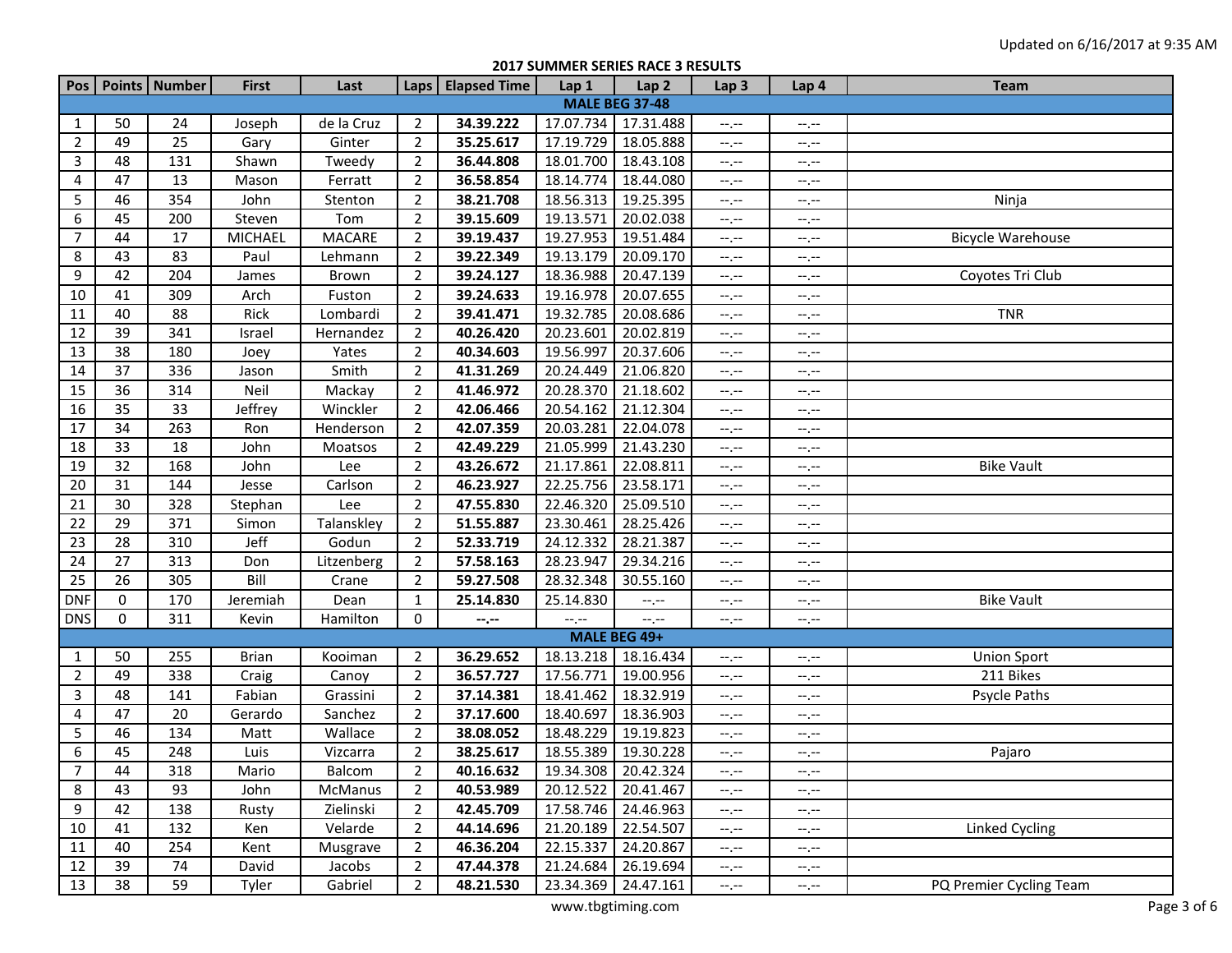**2017 SUMMER SERIES RACE 3 RESULTS**

|                       |                       | Pos Points Number | <b>First</b>   | Last             |                | Laps   Elapsed Time                                          | Lap 1     | Lap <sub>2</sub>                              | Lap <sub>3</sub> | Lap 4                       | <b>Team</b>                  |  |  |
|-----------------------|-----------------------|-------------------|----------------|------------------|----------------|--------------------------------------------------------------|-----------|-----------------------------------------------|------------------|-----------------------------|------------------------------|--|--|
| <b>MALE EXP 16-24</b> |                       |                   |                |                  |                |                                                              |           |                                               |                  |                             |                              |  |  |
| 1                     | 50                    | 366               | Richardo       | <b>Banuelos</b>  | 4              | 58.48.198                                                    | 14.38.575 | 14.41.543                                     | 14.55.509        | 14.32.571                   | Cycleworld TJ                |  |  |
| $\overline{2}$        | 49                    | 164               | Marco          | Burgoin          | 4              | 01.00.41.001                                                 | 14.49.448 | 15.17.393                                     | 15.29.237        | 15.04.923                   | XC Baja                      |  |  |
| 3                     | 48                    | 355               | Javier         | Ivann Ochoa      | 4              | 01.02.23.341                                                 | 15.17.348 | 16.10.140                                     | 15.38.319        | 15.17.534                   | <b>Express Carriers</b>      |  |  |
| 4                     | 47                    | 190               | Payton         | <b>Dugas</b>     | 4              | 01.03.44.104                                                 | 14.58.574 | 15.14.825                                     | 16.22.949        | 17.07.756                   | <b>Union Sports</b>          |  |  |
| 5                     | 46                    | 178               | Jaron          | Cappos           | 4              | 01.04.00.851                                                 | 14.59.747 | 16.55.302                                     | 16.16.248        | 15.49.554                   |                              |  |  |
| 6                     | 45                    | 320               | Cameron        | Joye             | 4              | 01.09.53.746                                                 | 15.40.546 | 18.44.683                                     | 17.36.029        | 17.52.488                   |                              |  |  |
| <b>DNF</b>            | 0                     | 234               | Brody          | McDonald         | 0              | $-2$                                                         | $-1$      | $-1, -1$                                      | --.--            | --.--                       | Celo Pacific                 |  |  |
| <b>DNF</b>            | 0                     | 306               | Ivan           | Cruz Cornejo     | $\mathbf{1}$   | 14.38.488                                                    | 14.38.488 | $-1 - 1 - 1 = 0$                              | $-1, -1$         | --.--                       | <b>Expo Transport</b>        |  |  |
|                       | <b>MALE EXP 25-36</b> |                   |                |                  |                |                                                              |           |                                               |                  |                             |                              |  |  |
| $\mathbf{1}$          | 50                    | 173               | <b>Brian</b>   | Scarborough      | 4              | 58.29.668                                                    | 14.39.003 | 14.18.400                                     | 14.48.280        | 14.43.985                   | <b>Stone Haus Trek</b>       |  |  |
| $\overline{2}$        | 49                    | 264               | David          | Santos           | 4              | 58.29.843                                                    | 14.39.113 | 14.17.968                                     | 14.48.230        | 14.44.532                   | Elevate KHS                  |  |  |
| 3                     | 48                    | 375               | <b>Brandon</b> | Mills            | 4              | 01.01.29.360                                                 | 14.56.631 | 15.13.252 15.29.125                           |                  | 15.50.352                   |                              |  |  |
| 4                     | 47                    | 175               | Christopher    | Besaw            | 4              | 01.02.24.078                                                 | 14.57.750 | 15.59.723                                     | 16.07.636        | 15.18.969                   |                              |  |  |
| 5                     | 46                    | 99                | Craig          | Northway         | 4              | 01.03.13.025                                                 | 14.49.628 | 15.40.426                                     | 16.35.389        | 16.07.582                   |                              |  |  |
| $\boldsymbol{6}$      | 45                    | 110               | Jared          | Rios             | 4              | 01.04.09.529                                                 | 15.15.398 | 16.13.761                                     | 16.41.024        | 15.59.346                   |                              |  |  |
| $\overline{7}$        | 44                    | 335               | Jake           | Oswald           | 4              | 01.06.16.764                                                 | 15.36.258 | 17.04.400                                     | 16.54.459        | 16.41.647                   |                              |  |  |
| 8                     | 43                    | 62                | Derek          | Goodman          | 4              | 01.06.21.578                                                 | 15.22.308 | 16.07.267                                     | 16.19.533        | 18.32.470                   | Ride Cyclery-Purly Dental    |  |  |
| 9                     | 42                    | 368               | Isaac          | Howe             | $\overline{2}$ | 30.29.506                                                    | 14.58.201 | 15.31.305                                     | $-1, -1$         | $\leftarrow$ , $\leftarrow$ | ORUCASE                      |  |  |
|                       |                       |                   |                |                  |                |                                                              |           | <b>MALE EXP 37-48</b>                         |                  |                             |                              |  |  |
| 1                     | 50                    | 260               | Eric           | Wilson           | 4              | 58.57.840                                                    | 14.39.366 | 14.39.313                                     | 14.57.373        | 14.41.788                   | Ride Purely Dental           |  |  |
| $\overline{2}$        | 49                    | 49                | Ryan           | Dahl             | 4              | 01.00.38.698                                                 | 14.39.635 | 15.08.836                                     | 15.49.856        | 15.00.371                   | <b>WEND Bike</b>             |  |  |
| 3                     | 48                    | 346               | Cesar          | Mora             | 4              | 01.00.40.328                                                 | 14.58.948 | 15.10.562                                     | 15.28.363        | 15.02.455                   | <b>Stonehaus Trek</b>        |  |  |
| 4                     | 47                    | 319               | Ben            | Jones            | 4              | 01.02.01.256                                                 | 14.44.919 | 15.29.570                                     | 15.56.891        | 15.49.876                   | Velo Hangar                  |  |  |
| 5                     | 46                    | 253               | Jake           | Elkins           | 4              | 01.02.37.959                                                 | 14.43.521 | 15.32.807                                     | 16.27.587        | 15.54.044                   |                              |  |  |
| 6                     | 45                    | 315               | Jake           | Orness           | 4              | 01.02.58.629                                                 | 14.40.540 | 15.31.770                                     | 16.03.332        | 16.42.987                   | <b>JPOV</b>                  |  |  |
| $\overline{7}$        | 44                    | 123               | Noah           | Slack            | 4              | 01.03.08.302                                                 | 15.43.350 | 15.44.891                                     | 15.48.433        | 15.51.628                   | <b>SDBC Emerald Textiles</b> |  |  |
| 8                     | 43                    | 342               | Adam           | Mills            | 4              | 01.05.52.791                                                 | 16.02.319 | 16.30.934                                     | 16.22.515        | 16.57.023                   | Source Endurance             |  |  |
| 9                     | 42                    | 301               | Fabio          | <b>Bottalico</b> | 4              | 01.06.17.084                                                 | 15.51.102 | 17.02.347                                     | 16.41.781        | 16.41.854                   | Cal Coast Bicycles           |  |  |
| $10\,$                | 41                    | 302               | <b>Brook</b>   | <b>Brouha</b>    | 4              | 01.06.48.408                                                 | 16.43.501 | 16.38.200                                     | 16.51.881        | 16.34.826                   | Brouha Derma                 |  |  |
| 11                    | 40                    | 231               | Bryan          | Taylor           | 4              | 01.08.02.999                                                 | 16.40.820 | 16.54.488 17.18.499                           |                  | 17.09.192                   | UCC Cyclery-JW Floors Racing |  |  |
| 12                    | 39                    | 350               | Solomon        | Cantwell         | 4              | 01.17.44.898                                                 | 18.15.672 | 19.59.315 19.46.435                           |                  | 19.43.476                   |                              |  |  |
| 13                    | 38                    | 365               | Carlos         | Mayer            | 4              | 01.18.14.659                                                 | 19.06.569 | 20.04.800 19.27.902                           |                  | 19.35.388                   | <b>Mountain Kings</b>        |  |  |
|                       |                       |                   |                |                  |                |                                                              |           | MALE EXP 49+                                  |                  |                             |                              |  |  |
| $\mathbf{1}$          | 50                    | 197               | Greg           | Twitty           | 4              | 01.04.36.332   15.36.521   16.17.319   16.16.350   16.26.142 |           |                                               |                  |                             | UC Cyclery                   |  |  |
| $2^{\circ}$           | 49                    | 45                | Rob            | Christman        | $\overline{4}$ | 01.05.28.819   15.45.737   16.26.760   16.43.931   16.32.391 |           |                                               |                  |                             |                              |  |  |
| 3                     | 48                    | 357               | Steve          | Boyd             | 4              | 01.07.25.979                                                 |           | 15.52.618   16.56.671   17.24.018   17.12.672 |                  |                             | UC Cycling JW Flooring       |  |  |
| 4                     | 47                    | 308               | Deron          | Dodero           | 4              | 01.08.03.253                                                 |           | 16.42.256   16.53.802   17.16.452   17.10.743 |                  |                             | UC Cyclery - JW Flooring     |  |  |
|                       |                       |                   |                |                  |                |                                                              |           | <b>MALE SPT 16-24</b>                         |                  |                             |                              |  |  |
| $\mathbf{1}$          | 50                    | 127               | Dylan          | Spain            | 3              | 49.33.927                                                    | 15.43.284 | 16.38.748 17.11.895                           |                  | $-1, -1$                    | Temecula Valley Composite    |  |  |
| $\overline{2}$        | 49                    | 316               | Nathan         | Pray             | 3              | 50.11.317                                                    | 15.43.295 | 16.51.439 17.36.583                           |                  | --.--                       |                              |  |  |
| $\overline{3}$        | 48                    | 28                | Nico           | Johnson          | 3              | 50.56.352                                                    | 16.55.495 | 17.05.475 16.55.382                           |                  | $-1$ , $-1$                 | Torrey Pines High School     |  |  |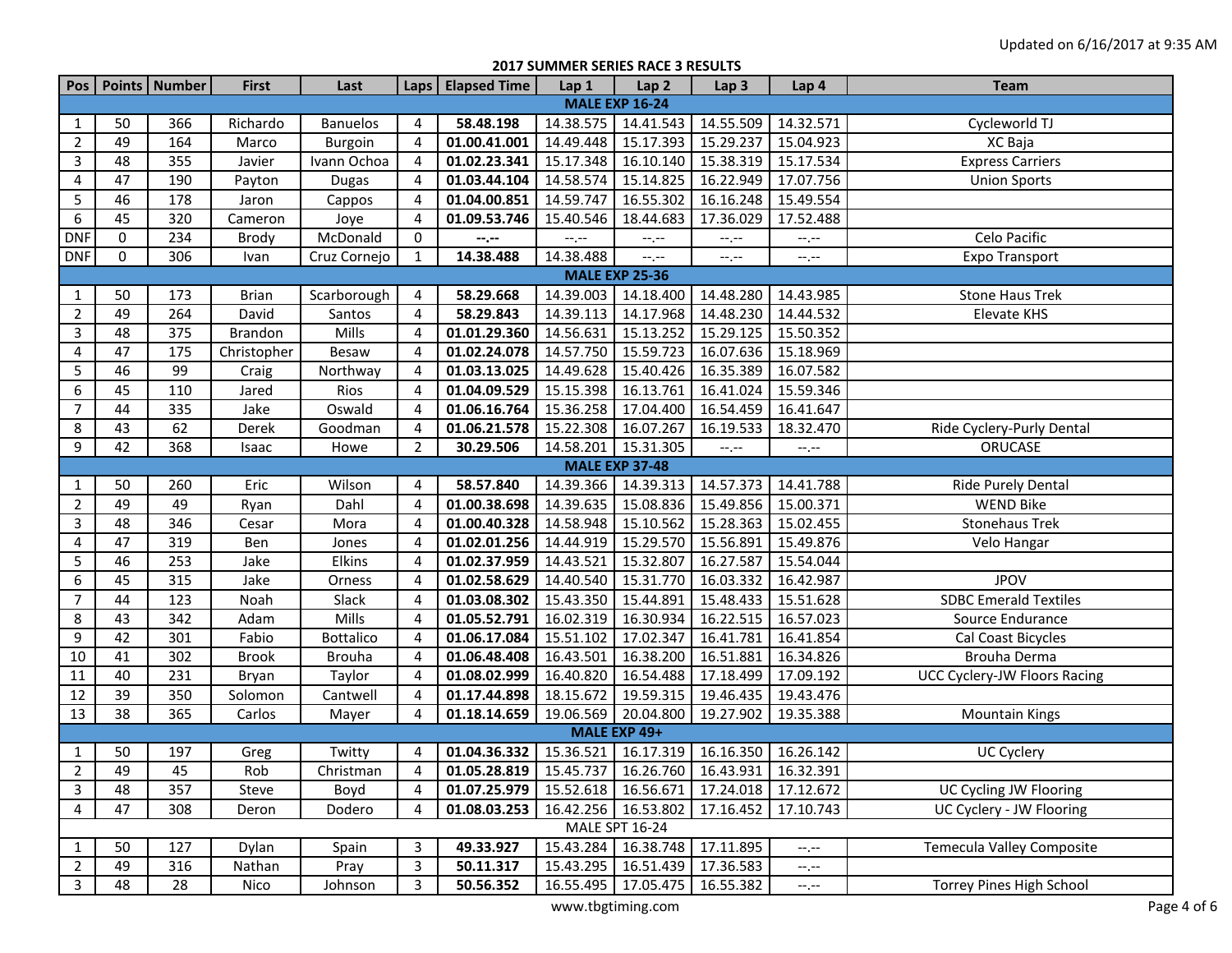**2017 SUMMER SERIES RACE 3 RESULTS**

| <b>Pos</b>       |                       | Points Number   | <b>First</b> | Last       |                         | Laps   Elapsed Time                                                                                                  | Lap 1     | Lap <sub>2</sub>      | Lap <sub>3</sub> | Lap 4                         | <b>Team</b>                          |  |  |  |
|------------------|-----------------------|-----------------|--------------|------------|-------------------------|----------------------------------------------------------------------------------------------------------------------|-----------|-----------------------|------------------|-------------------------------|--------------------------------------|--|--|--|
|                  | <b>MALE SPT 25-36</b> |                 |              |            |                         |                                                                                                                      |           |                       |                  |                               |                                      |  |  |  |
| 1                | 50                    | 189             | German       | Veruzco    | 3                       | 48.52.659                                                                                                            | 15.41.509 | 16.41.422             | 16.29.728        | $-1$ .                        | <b>Solar Turbines Gorilas</b>        |  |  |  |
| $\overline{2}$   | 49                    | 108             | Trevor       | Reis       | $\overline{3}$          | 51.39.337                                                                                                            | 16.28.777 | 17.32.464             | 17.38.096        | --,--                         | Maxima Bike                          |  |  |  |
| 3                | $\overline{48}$       | 291             | Robert       | Gonzalez   | $\overline{3}$          | 52.55.130                                                                                                            | 16.56.858 | 17.54.050             | 18.04.222        | $-1$                          |                                      |  |  |  |
| 4                | 47                    | 11              | Isaac        | Custer     | $\overline{\mathbf{3}}$ | 53.15.654                                                                                                            | 17.08.880 | 18.13.163             | 17.53.611        | --,--                         |                                      |  |  |  |
| $\sqrt{5}$       | 46                    | 323             | Mario        | Camacho    | $\overline{3}$          | 54.06.781                                                                                                            | 17.15.191 | 18.06.238             | 18.45.352        | $-1$ .                        | Click MTB                            |  |  |  |
| 6                | 45                    | 288             | Phil         | Emery      | $\overline{3}$          | 54.59.688                                                                                                            | 18.14.532 | 18.42.558             | 18.02.598        | $-1$ , $-1$                   |                                      |  |  |  |
| $\overline{7}$   | 44                    | 369             | Elias        | Howe       | 3                       | 55.04.124                                                                                                            | 17.43.018 | 19.04.352             | 18.16.754        | $-1$                          |                                      |  |  |  |
| 8                | 43                    | 361             | Kyle         | Grosse     | $\overline{3}$          | 55.46.730                                                                                                            | 18.32.209 | 18.17.587             | 18.56.934        | $-1$                          |                                      |  |  |  |
| 9                | 42                    | 15              | Ronan        | Harvey     | $\overline{3}$          | 55.56.617                                                                                                            | 17.28.071 | 19.07.378             | 19.21.168        | $-1$ , $-1$                   | Thekingsheadtattoo                   |  |  |  |
| 10               | 41                    | 92              | jake         | mclaughlin | $\mathbf{3}$            | 56.57.299                                                                                                            | 17.16.590 | 19.48.919             | 19.51.790        | --,--                         | Velo Hangar                          |  |  |  |
| 11               | 40                    | 268             | Adolfo       | Gonzalez   | $\overline{3}$          | 57.50.841                                                                                                            | 19.03.581 | 19.28.243             | 19.19.017        | $-1, -1$                      | <b>UCC JW Floors</b>                 |  |  |  |
| $\overline{12}$  | $\overline{39}$       | 219             | Dan          | Chown      | $\overline{3}$          | 59.26.537                                                                                                            | 16.11.999 | 26.31.481             | 16.43.057        | $-1$ . $-1$                   |                                      |  |  |  |
| <b>DNS</b>       | $\mathbf 0$           | 140             | Michael      | Camp       | 0                       | $\textcolor{blue}{\textbf{--}}\textcolor{blue}{\textbf{--}}\textcolor{blue}{\textbf{-}}\textcolor{blue}{\textbf{-}}$ | $-1, -1$  | $-1, -1$              | $-$ , $-$        | --.--                         | <b>Drive Real Estate</b>             |  |  |  |
|                  |                       |                 |              |            |                         |                                                                                                                      |           | <b>MALE SPT 37-48</b> |                  |                               |                                      |  |  |  |
| 1                | 50                    | 52              | Robert       | DeMaio     | 3                       | 47.55.097                                                                                                            | 15.42.877 | 16.17.076             | 15.55.144        | --.--                         | Fitness Zone-NorthoftheBorder        |  |  |  |
| $\overline{2}$   | 49                    | 343             | Eddie        | Zimmerman  | $\overline{3}$          | 48.04.877                                                                                                            | 15.44.000 | 16.18.703             | 16.02.174        | $-1$ , $-1$                   | Veloz                                |  |  |  |
| $\mathbf{3}$     | 48                    | 342             | Adam         | Mills      | $\pmb{0}$               | --,--                                                                                                                | $-1, -1$  | --.--                 | $-1$ .           | $-1$ . $-1$                   | Source Endurance                     |  |  |  |
| $\overline{4}$   | 47                    | 79              | Ed           | Kulbis     | $\overline{3}$          | 48.42.838                                                                                                            | 15.43.674 | 16.18.288             | 16.40.876        | $-1$ , $-1$                   | Celo Pacific                         |  |  |  |
| 5                | 46                    | 212             | Ed           | Price      | $\overline{3}$          | 49.22.032                                                                                                            | 15.50.629 | 16.33.021             | 16.58.382        | $\rightarrow$ , $\rightarrow$ | North of the Border                  |  |  |  |
| 6                | 45                    | 273             | Jamie        | Staff      | 3                       | 51.29.687                                                                                                            | 16.22.765 | 17.14.053             | 17.52.869        | $-1$ , $-1$                   | SIS Wheelbuilder.com                 |  |  |  |
| $\overline{7}$   | 44                    | 256             | Tristan      | Gonzalez   | $\overline{\mathbf{3}}$ | 51.43.982                                                                                                            | 16.48.656 | 17.27.131             | 17.28.195        | $-1$ .                        | <b>Team Ninja</b>                    |  |  |  |
| 8                | 43                    | 153             | Gilberto     | Cervantes  | $\overline{\mathbf{3}}$ | 54.18.345                                                                                                            | 17.23.406 | 18.09.405             | 18.45.534        | --,--                         | XC Baja                              |  |  |  |
| 9                | 42                    | 372             | Jarome       | LaCote     | $\overline{3}$          | 58.31.160                                                                                                            | 19.09.029 | 19.54.934             | 19.27.197        | --,--                         |                                      |  |  |  |
| 10               | 41                    | 359             | D            | McGuire    | $\overline{\mathbf{3}}$ | 01.01.42.785                                                                                                         | 22.55.999 | 19.01.752             | 19.45.034        | $\leftarrow$ , $\leftarrow$   |                                      |  |  |  |
| <b>DNF</b>       | $\mathbf 0$           | 177             | Eric         | Herrerra   | $\overline{2}$          | 32.45.938                                                                                                            | 16.12.220 | 16.33.718             | $-1$ , $-1$      | $-1, -1$                      |                                      |  |  |  |
| <b>DNF</b>       | $\Omega$              | 337             | Luis         | Juarez     | $\overline{2}$          | 36.26.066                                                                                                            | 16.24.329 | 20.01.737             | $-1$             | --,--                         | XC Baja                              |  |  |  |
|                  |                       |                 |              |            |                         |                                                                                                                      |           | MALE SPT 49+          |                  |                               |                                      |  |  |  |
| $\mathbf{1}$     | 50                    | 278             | Jose         | Vigil      | 3                       | 50.48.073                                                                                                            | 16.22.515 | 17.14.903             | 17.10.655        | --,--                         | Cast a Shadow                        |  |  |  |
| $\overline{2}$   | 49                    | 159             | Scott        | Monfort    | $\overline{3}$          | 53.21.559                                                                                                            | 16.30.223 | 17.35.645             | 19.15.691        | $-1$ .                        |                                      |  |  |  |
| 3                | 48                    | 129             | Derek        | Steiner    | $\overline{3}$          | 53.43.866                                                                                                            | 17.12.907 | 18.08.679             | 18.22.280        | $-1$ .                        | Adams Avenue                         |  |  |  |
| 4                | 47                    | $71\,$          | Don          | Hohimer    | $\overline{3}$          | 54.27.101                                                                                                            | 17.06.639 | 18.26.672             | 18.53.790        | $-1$                          | Steele Canyon High School Cycle Club |  |  |  |
| 5                | 46                    | 272             | Paul         | Thompson   | $\overline{\mathbf{3}}$ | 54.58.477                                                                                                            | 17.40.779 | 18.43.568             | 18.34.130        | $-1, -1$                      |                                      |  |  |  |
| $\boldsymbol{6}$ | 45                    | 325             | David        | Heiar      | $\overline{3}$          | 55.32.099                                                                                                            | 17.30.219 | 18.39.228             | 19.22.652        | --.--                         |                                      |  |  |  |
| $\overline{7}$   | 44                    | 29              | Mark         | Johnson    | $\overline{3}$          | 01.04.16.248                                                                                                         | 20.48.099 | 21.27.654             | 22.00.495        | --,--                         |                                      |  |  |  |
| 8                | 43                    | 376             | Raymundo     | <b>XXX</b> | 3                       | 01.09.56.403                                                                                                         | 24.00.449 | 22.25.013             | 23.30.941        | --,--                         |                                      |  |  |  |
| <b>DNF</b>       | $\mathbf 0$           | 76              | Tommy        | Jones      | $\overline{2}$          | 34.53.258                                                                                                            | 16.54.601 | 17.58.657             | --,--            | --.--                         | Team Ninja                           |  |  |  |
| <b>DNS</b>       | $\mathbf 0$           | $\overline{23}$ | Robert       | Bingham    | $\mathbf 0$             | $-1$                                                                                                                 | $-1, -1$  | $-1, -1$              | $-1$             | $-1$ , $-1$                   | Rapha Racing                         |  |  |  |